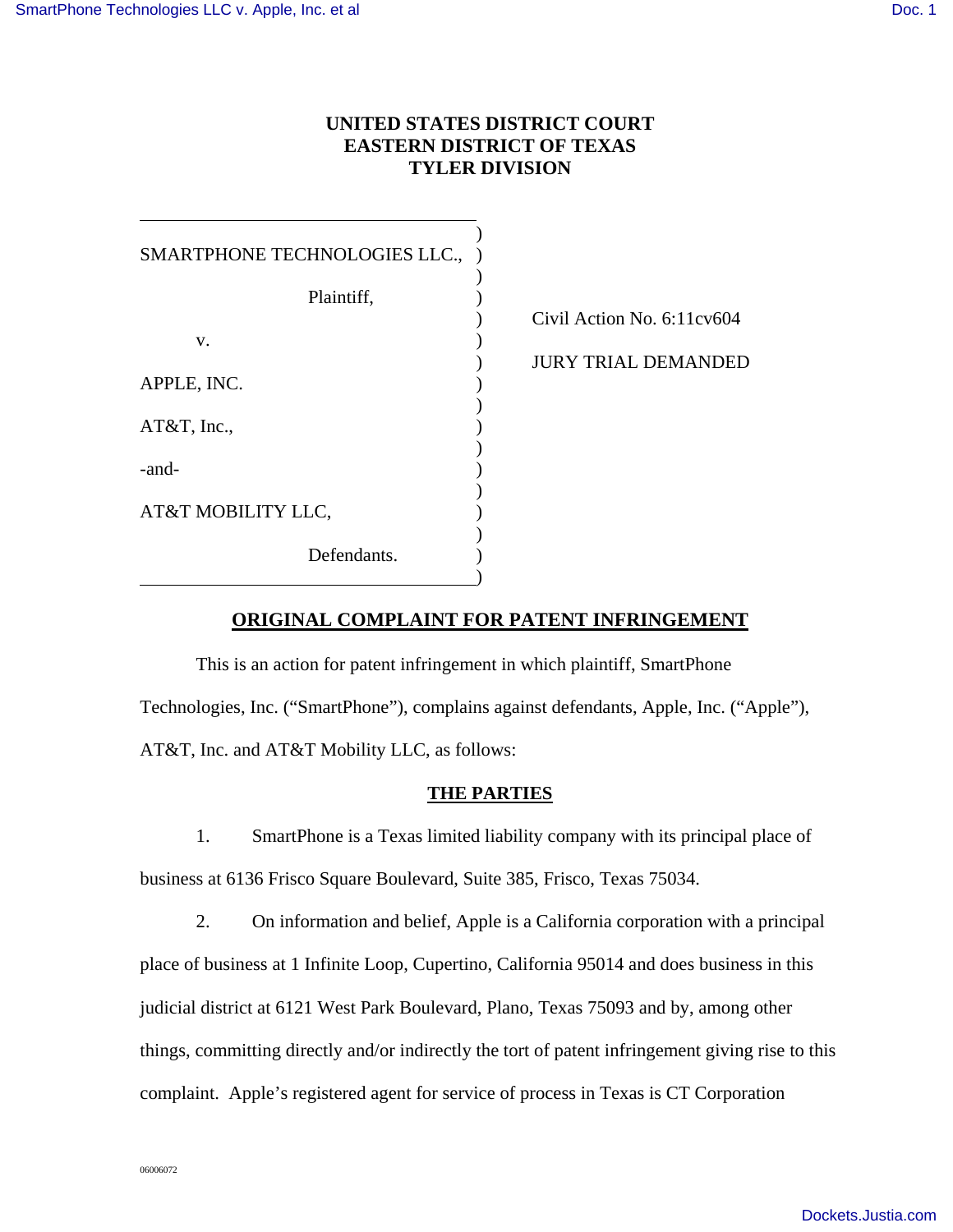System, 350 N. St. Paul St., Dallas, Texas 75201.

3. On information and belief, AT&T, Inc. is a Delaware corporation with a principal place of business at 208 Akard St., Dallas, Texas 75202 and does business in this judicial district by, among other things, committing directly and/or indirectly, the tort of patent infringement giving rise to this complaint. AT&T, Inc.'s registered agent for service of process in Texas is CT Corporation System, 350 N. St. Paul St., Dallas, Texas 75201.

4. On information and belief AT&T Mobility, LLC is a Delaware limited liability corporation with a principal place of business at Glenridge Highlands Two, 5565 Glenridge Connector, Atlanta, Georgia 31132 and does business in this judicial district at 8700 Preston Road, Suite 117, Plano, Texas 75024 and by, among other things, committing directly and/or indirectly the tort of patent infringement giving rise to this complaint. ATTM's registered agent for service of process in Texas is CT Corporation System, 350 N. St. Paul St., Dallas, Texas 75201.

5. Defendants AT&T, Inc. and AT&T Mobility LLC are collectively referred to herein as "AT&T."

#### **JURISDICTION AND VENUE**

6. This action arises under the patent laws of the United States, Title 35 of the United States Code. This Court has subject matter jurisdiction pursuant to 28 U.S.C. §§ 1331 and 1338(a).

7. Venue is proper in this judicial district pursuant to 28 U.S.C. §§ 1391(c) and 1400(b). On information and belief, each defendant has purposely transacted business involving their accused products in this judicial district and has committed acts of direct and/or indirect infringement in this judicial district.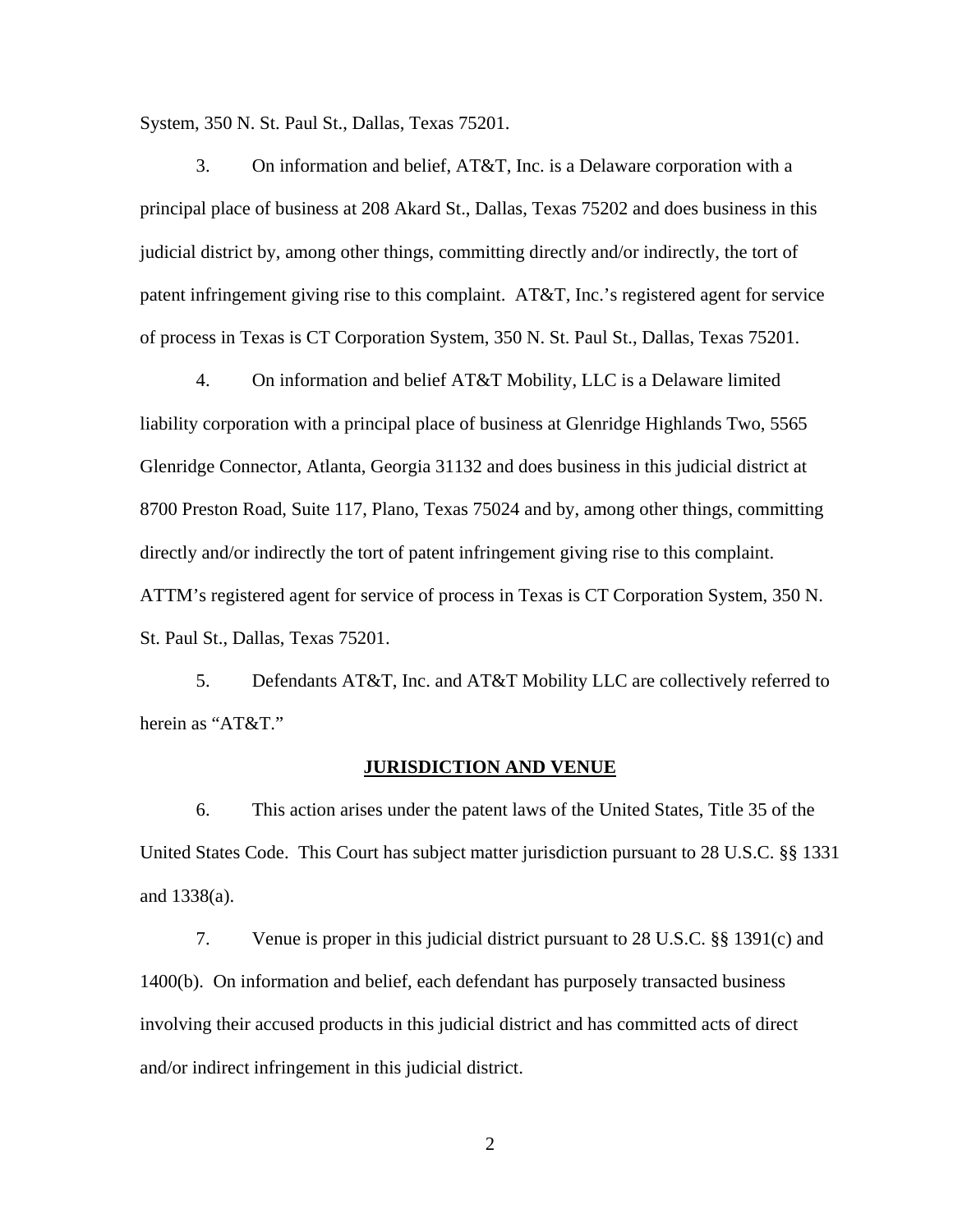8. On information and belief, each defendant is subject to this Court's specific and general personal jurisdiction pursuant to due process and/or the Texas Long Arm Statute due at least to their conducting substantial business in this forum including: (A) at least part of their infringing activities alleged herein, and (B) regularly doing or soliciting business, engaging in other persistent causes of conduct, and/or deriving substantial revenue from goods and services provided to persons and other entities in Texas and this judicial district.

#### **COUNT I (Infringement of U.S. Patent No. 6,976,217)**

9. SmartPhone repeats and realleges paragraphs 1-8 above.

10. SmartPhone is the exclusive licensee of United States patent number 6,976,217 entitled "METHOD AND APPARATUS FOR INTEGRATING PHONE AND PDA USER INTERFACE IN A SINGLE PROCESSOR" ("the '217 patent") with ownership of all substantial rights in the '217 patent, including the right to exclude others from practicing the inventions claimed therein and to sue and recover damages for past and future infringement thereof. A true and correct copy of the '217 patent is attached as Exhibit A.

11. On information and belief, Apple is directly and/or indirectly infringing at least one claim of the '217 patent in this judicial district and elsewhere in Texas by, among other things, making, using, offering for sale, selling and/or importing devices and/or services, including iPhones, iPads, iCloud, iTunes, MacBooks and/or Apple Sync Services (together "Apple devices"), that feature integrated phone and PDA user interface on a single processor. Apple and/or other users of iPhones have at a minimum directly infringed the '217 patent and Apple is thereby liable for infringement of the '217 patent pursuant to 35 U.S.C. § 271. Apple's infringement has caused damage to SmartPhone, which infringement and damage will continue unless and until Apple is enjoined.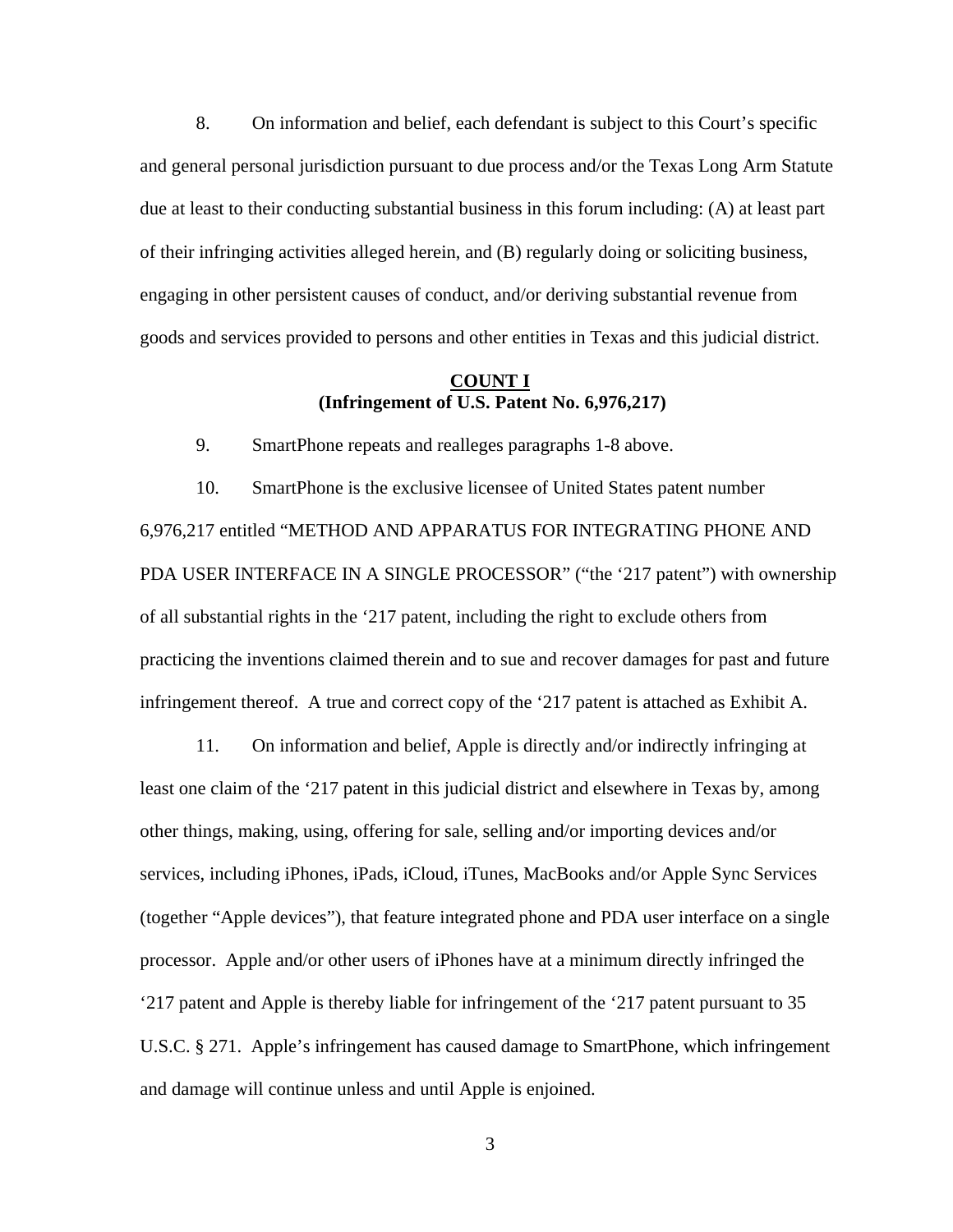12. On information and belief, AT&T is directly and/or indirectly infringing at least one claim of the '217 patent in this judicial district and elsewhere in Texas by, among other things, making, using, offering for sale, selling and/or importing one or more Apple devices that feature integrated phone and PDA user interface on a single processor. AT&T and/or other users of iPhones have at a minimum directly infringed the '217 patent and AT&T is thereby liable for infringement of the '217 patent pursuant to 35 U.S.C. § 271. AT&T's infringement has caused damage to SmartPhone, which infringement and damage will continue unless and until AT&T is enjoined.

13. On information and belief, Apple and AT&T make, use, offer for sale, sell and/or import the infringing devices aforesaid pursuant to one or more contractual agreements between them that relate to the distribution and sale of such devices. Accordingly, Apple and AT&T are jointly and severally liable for the infringement described in this Count.

14. The infringement of the '217 patent by Apple and AT&T has caused injury to SmartPhone for which remedies at law are inadequate. Considering the balance of hardships between SmartPhone and the defendants, a remedy in equity such as a permanent injunction is warranted and would be in the public interest.

### **COUNT II (Infringement of U.S. Patent No. 6,928,300)**

15. SmartPhone repeats and realleges paragraphs 1-8 above.

16. SmartPhone is the exclusive licensee of United States patent number 6,928,300 entitled "METHOD AND APPARATUS FOR AUTOMATED FLEXIBLE CONFIGURING OF NOTIFICATIONS AND ACTIVATION" ("the '300 patent") with ownership of all substantial rights in the '300 patent, including the right to exclude others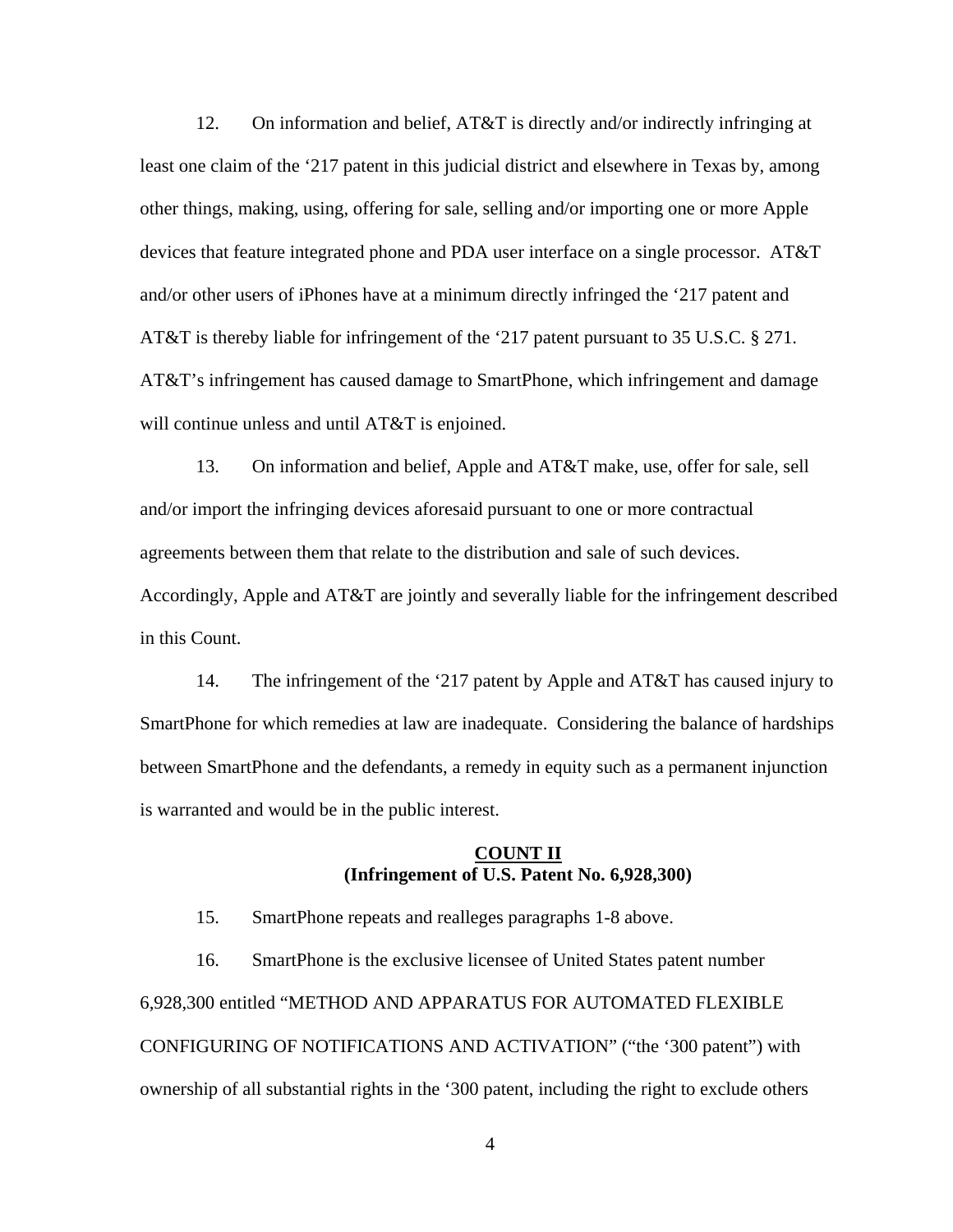from practicing the inventions claimed therein and to sue and recover damages for past and future infringement thereof. A true and correct copy of the '300 patent is attached as Exhibit B.

17. On information and belief, Apple is directly and/or indirectly infringing at least one claim of the '300 patent in this judicial district and elsewhere in Texas by, among other things, making, using, offering for sale, selling and/or importing devices and/or services, including iPhones, iPads, iCloud, iTunes, MacBooks and/or Apple Sync Services (together "Apple devices"), that feature automated flexible configuring of notifications and/or activations. Apple and/or other users of iPhones have at a minimum directly infringed the '300 patent and Apple is thereby liable for infringement of the '300 patent pursuant to 35 U.S.C. § 271. Apple's infringement has caused damage to SmartPhone, which infringement and damage will continue unless and until Apple is enjoined.

18. On information and belief, AT&T is directly and/or indirectly infringing at least one claim of the '300 patent in this judicial district and elsewhere in Texas by, among other things, making, using, offering for sale, selling and/or importing one or more Apple devices that feature automated flexible configuring of notifications and/or activations. AT&T and/or other users of iPhones have at a minimum directly infringed the '300 patent and AT&T is thereby liable for infringement of the '300 patent pursuant to 35 U.S.C. § 271. AT&T's infringement has caused damage to SmartPhone, which infringement and damage will continue unless and until AT&T is enjoined.

19. On information and belief, Apple and AT&T make, use, offer for sale, sell and/or import the infringing devices aforesaid pursuant to one or more contractual agreements between them that relate to the distribution and sale of such devices.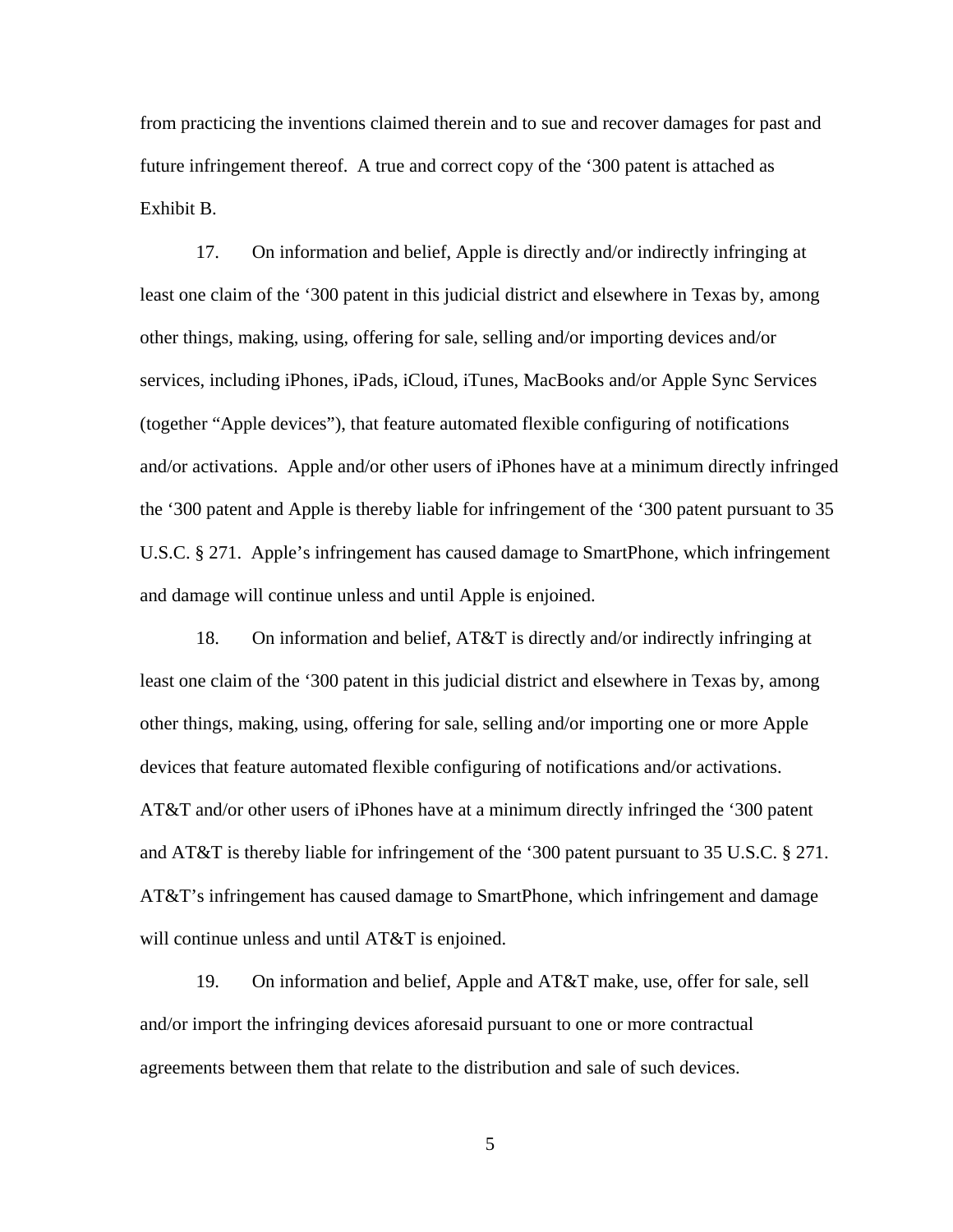Accordingly, Apple and AT&T are jointly and severally liable for the infringement described in this Count.

20. The infringement of the '300 patent by Apple and AT&T has caused injury to SmartPhone for which remedies at law are inadequate. Considering the balance of hardships between SmartPhone and the defendants, a remedy in equity such as a permanent injunction is warranted and would be in the public interest.

### **COUNT III (Infringement of U.S. Patent No. 6,466,236)**

21. SmartPhone repeats and realleges paragraphs 1-8 above.

22. SmartPhone is the exclusive licensee of United States patent number 6,466,236 entitled "SYSTEM AND METHOD FOR DISPLAYING AND MANIPULATING MULTIPLE CALENDARS ON A PERSONAL DIGITAL

ASSISTANT" ("the '236 patent") with ownership of all substantial rights in the '236 patent, including the right to exclude others from practicing the inventions claimed therein and to sue and recover damages for past and future infringement thereof. A true and correct copy of the '236 patent is attached as Exhibit C.

23. On information and belief, Apple is directly and/or indirectly infringing at least one claim of the '236 patent in this judicial district and elsewhere in Texas by, among other things, making, using, offering for sale, selling and/or importing devices and/or services, including iPhones, iPads, iCloud, iTunes, MacBooks and/or Apple Sync Services (together "Apple devices"), that display and manipulate multiple calendars on a personal digital assistant. Apple and/or other users of iPhones have at a minimum directly infringed the '236 patent and Apple is thereby liable for infringement of the '236 patent pursuant to 35 U.S.C. § 271. Apple's infringement has caused damage to SmartPhone, which infringement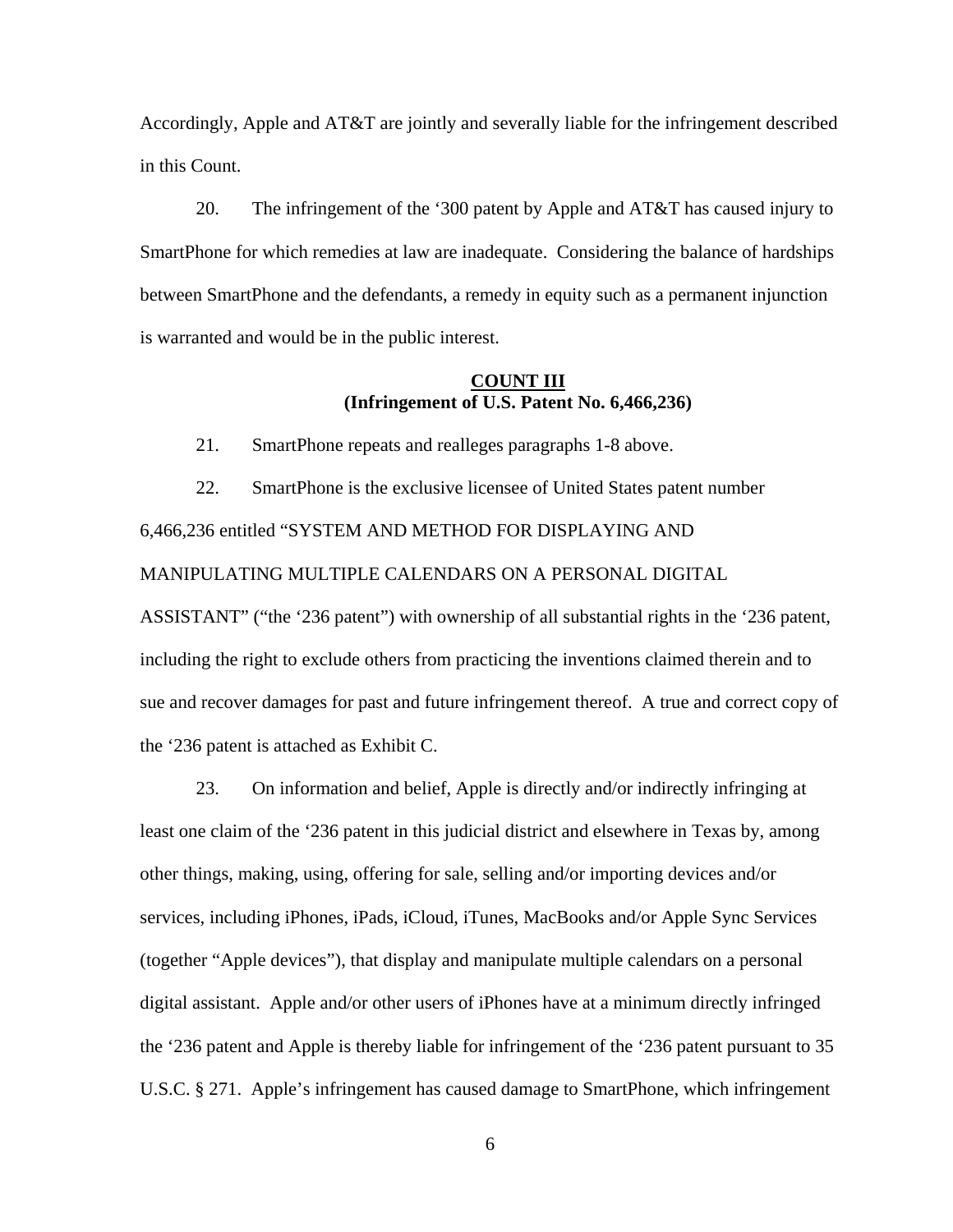and damage will continue unless and until Apple is enjoined.

24. On information and belief, AT&T is directly and/or indirectly infringing at least one claim of the '236 patent in this judicial district and elsewhere in Texas by, among other things, making, using, offering for sale, selling and/or importing one or more Apple devices, including iPhones, that display and manipulate multiple calendars on a personal digital assistant. AT&T and/or other users of iPhones have at a minimum directly infringed the '236 patent and AT&T is thereby liable for infringement of the '236 patent pursuant to 35 U.S.C. § 271. AT&T's infringement has caused damage to SmartPhone, which infringement and damage will continue unless and until AT&T is enjoined.

25. On information and belief, Apple and AT&T make, use, offer for sale, sell and/or import the infringing devices aforesaid pursuant to one or more contractual agreements between them that relate to the distribution and sale of such devices. Accordingly, Apple and AT&T are jointly and severally liable for the infringement described in this Count.

26. The infringement of the '236 patent by Apple and AT&T has caused injury to SmartPhone for which remedies at law are inadequate. Considering the balance of hardships between SmartPhone and the defendants, a remedy in equity such as a permanent injunction is warranted and would be in the public interest.

### **COUNT IV (Infringement of U.S. Patent No. 6,243,705)**

27. SmartPhone repeats and realleges paragraphs 1-8 above.

28. SmartPhone is the exclusive licensee of United States patent number 6,243,705 entitled "METHOD AND APPARATUS FOR SYNCHRONIZING INFORMATION ON TWO DIFFERENT COMPUTER SYSTEMS" ("the '705 patent")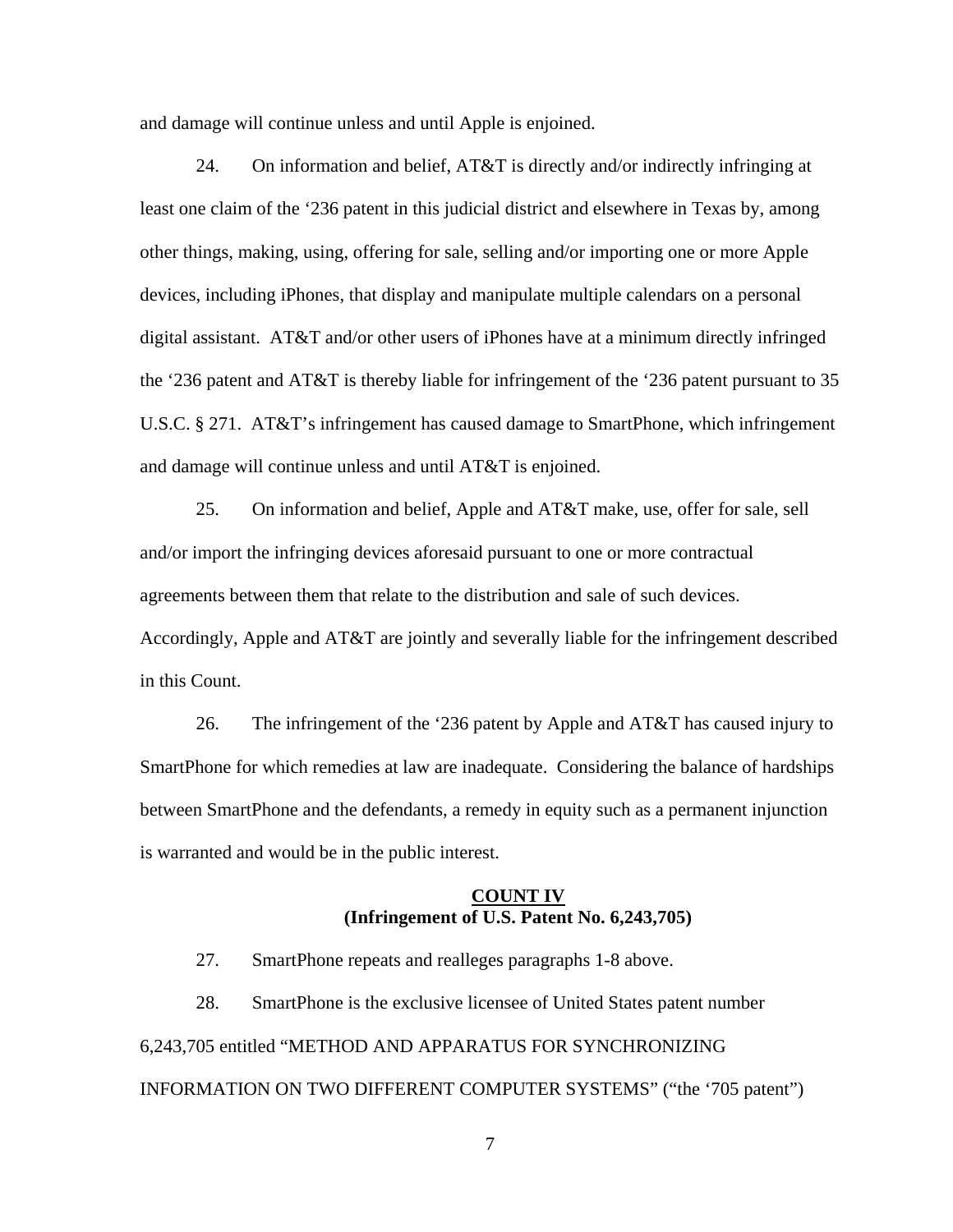with ownership of all substantial rights in the '705 patent, including the right to exclude others from practicing the inventions claimed therein and to sue and recover damages for past and future infringement thereof. A true and correct copy of the '705 patent is attached as Exhibit D.

29. On information and belief, Apple is directly and/or indirectly infringing at least one claim of the '705 patent in this judicial district and elsewhere in Texas by, among other things, making, using, offering for sale, selling and/or importing Apple devices and/or services, including iPhones, iPads, iCloud, iTunes, MacBooks and/or Apple Sync Services (together "Apple devices"), that synchronize information on two different computer systems. Apple and/or other users of iPhones have at a minimum directly infringed the '705 patent and Apple is thereby liable for infringement of the '705 patent pursuant to 35 U.S.C. § 271. Apple's infringement has caused damage to SmartPhone, which infringement and damage will continue unless and until Apple is enjoined.

30. On information and belief, AT&T is directly and/or indirectly infringing at least one claim of the '705 patent in this judicial district and elsewhere in Texas by, among other things, making, using, offering for sale, selling and/or importing one or more Apple devices that synchronize information on two different computer sytems. AT&T and/or other users of iPhones have at a minimum directly infringed the '705 patent and AT&T is thereby liable for infringement of the '705 patent pursuant to 35 U.S.C. § 271. AT&T's infringement has caused damage to SmartPhone, which infringement and damage will continue unless and until AT&T is enjoined.

31. On information and belief, Apple and AT&T make, use, offer for sale, sell and/or import the infringing devices aforesaid pursuant to one or more contractual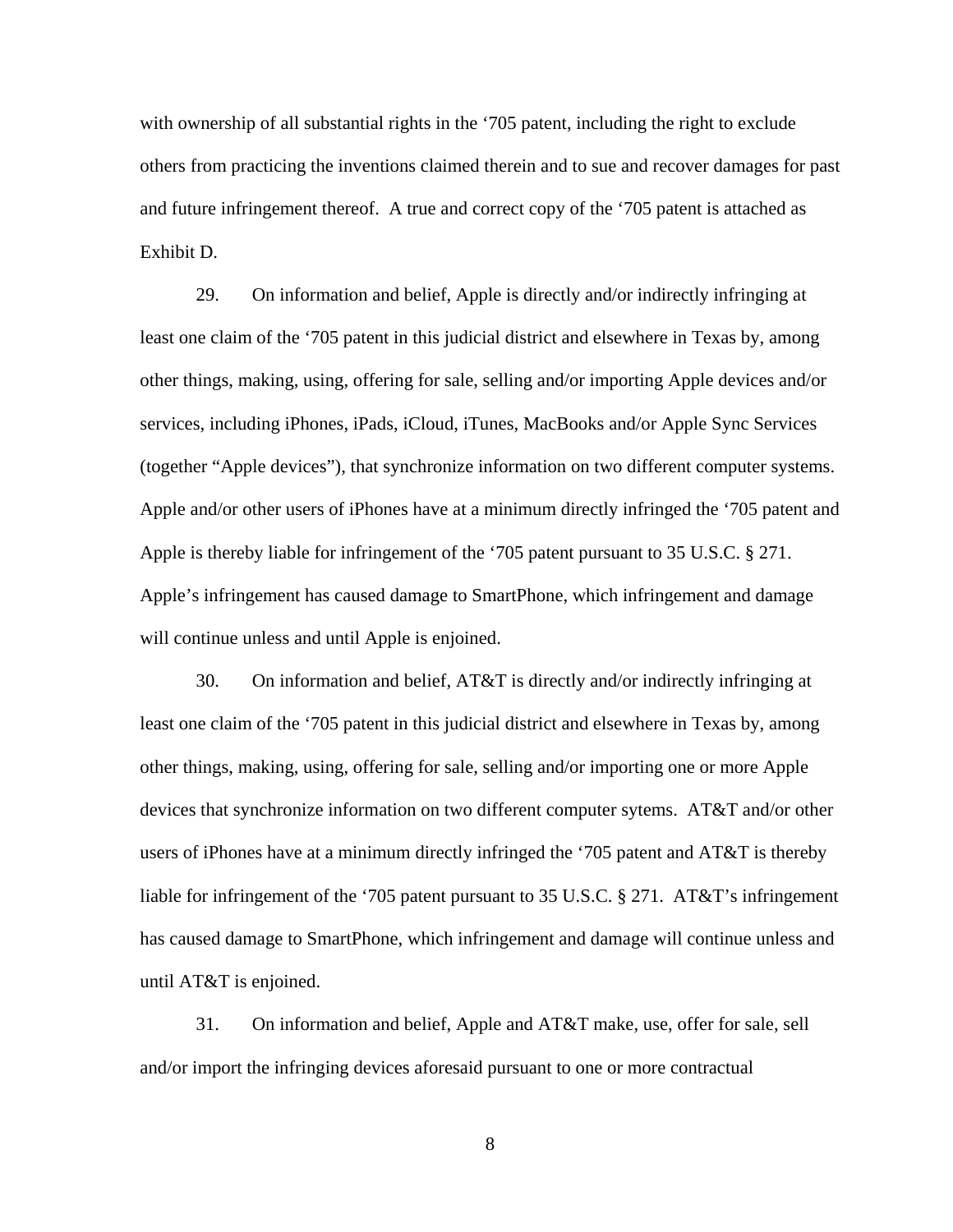agreements between them that relate to the distribution and sale of such devices.

Accordingly, Apple and AT&T are jointly and severally liable for the infringement described in this Count.

32. The infringement of the '705 patent by Apple and AT&T has caused injury to SmartPhone for which remedies at law are inadequate. Considering the balance of hardships between SmartPhone and the defendants, a remedy in equity such as a permanent injunction is warranted and would be in the public interest.

## **COUNT V (Infringement of U.S. Patent No. 5,832,489)**

33. SmartPhone repeats and realleges paragraphs 1-8 above.

34. SmartPhone is the exclusive licensee of United States patent number 5,832,489 entitled "METHOD AND APPARATUS FOR SYNCHRONIZING INFORMATION ON TWO DIFFERENT COMPUTER SYSTEMS" ("the '489 patent") with ownership of all substantial rights in the '489 patent, including the right to exclude others from practicing the inventions claimed therein and to sue and recover damages for past and future infringement thereof. A true and correct copy of the '489 patent is attached as Exhibit E.

35. On information and belief, Apple is directly and/or indirectly infringing at least one claim of the '489 patent in this judicial district and elsewhere in Texas by, among other things, making, using, offering for sale, selling and/or importing devices and/or services, including iPhones, iPads, iCloud, iTunes, MacBooks and/or Apple Sync Services (together "Apple devices"), that synchronize information on two different computer systems. Apple and/or other users of iPhones have at a minimum directly infringed the '489 patent and Apple is thereby liable for infringement of the '489 patent pursuant to 35 U.S.C. § 271.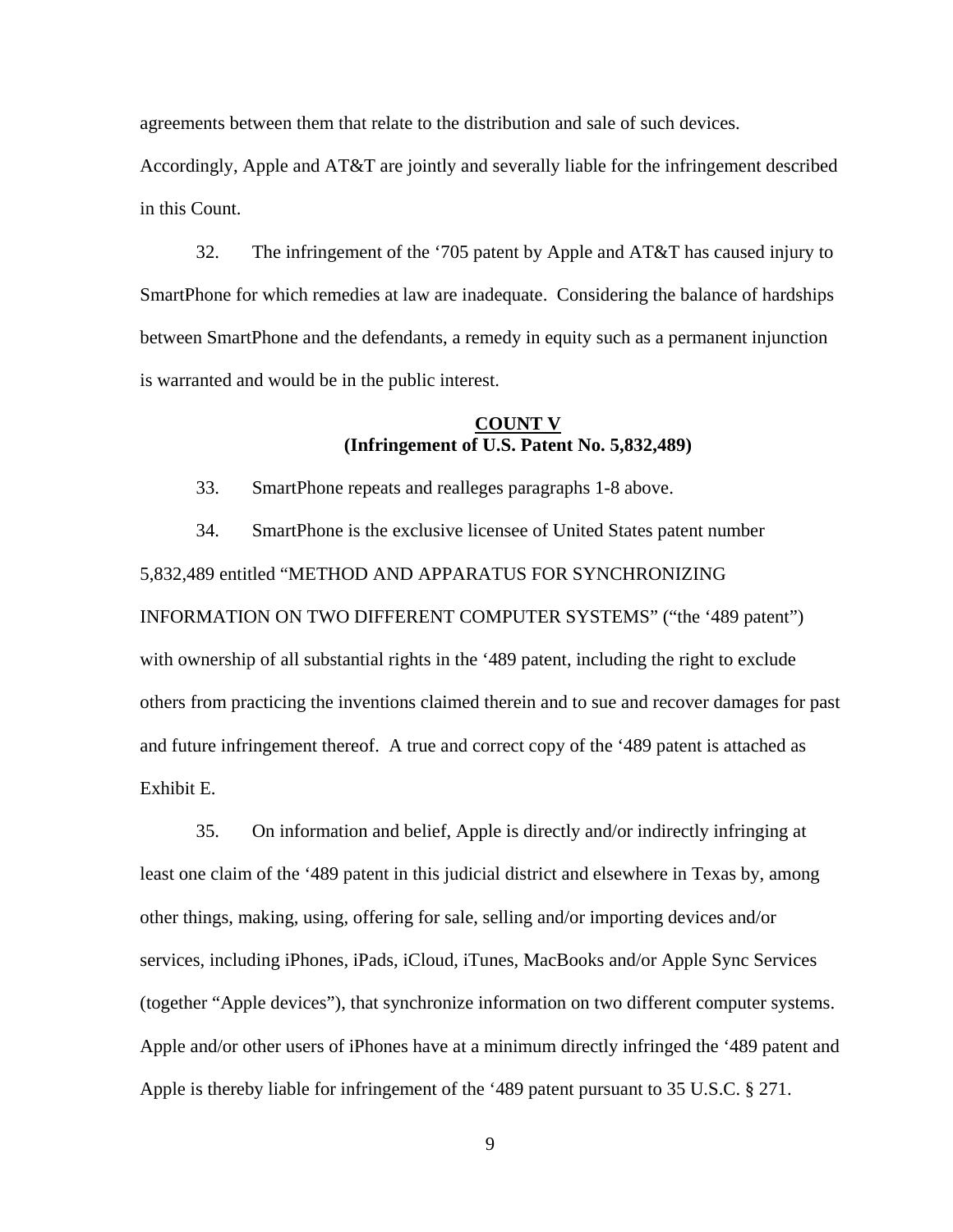Apple's infringement has caused damage to SmartPhone, which infringement and damage will continue unless and until Apple is enjoined.

36. On information and belief, AT&T is directly and/or indirectly infringing at least one claim of the '489 patent in this judicial district and elsewhere in Texas by, among other things, making, using, offering for sale, selling and/or importing one or more Apple devices that synchronize information on two different computer systems. AT&T and/or other users of iPhones have at a minimum directly infringed the '489 patent and AT&T is thereby liable for infringement of the '489 patent pursuant to 35 U.S.C. § 271. AT&T's infringement has caused damage to SmartPhone, which infringement and damage will continue unless and until AT&T is enjoined.

37. On information and belief, Apple and AT&T make, use, offer for sale, sell and/or import the infringing devices aforesaid pursuant to one or more contractual agreements between them that relate to the distribution and sale of such devices. Accordingly, Apple and AT&T are jointly and severally liable for the infringement described in this Count.

38. The infringement of the '489 patent by Apple and AT&T has caused injury to SmartPhone for which remedies at law are inadequate. Considering the balance of hardships between SmartPhone and the defendants, a remedy in equity such as a permanent injunction is warranted and would be in the public interest.

#### **COUNT VI (Infringement of U.S. Patent No. 6,956,562)**

39. SmartPhone repeats and realleges paragraphs 1-8 above.

40. SmartPhone is the exclusive licensee of United States patent number 6,956,562 entitled "METHODS FOR CONTROLLING A HANDHELD COMPUTER BY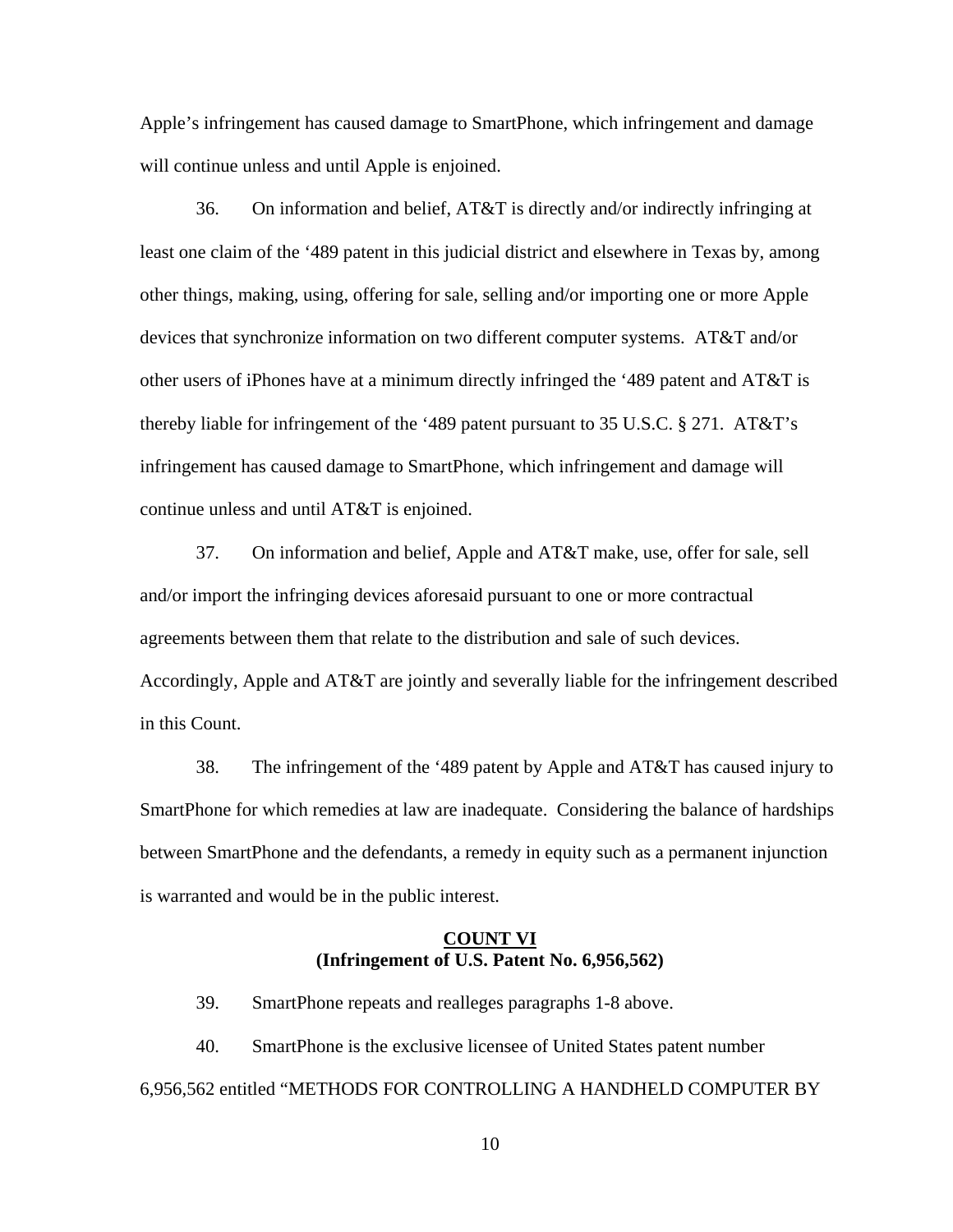#### ENTERING COMMANDS ONTO A DISPLAYED FEATURE OF THE HANDHELD

COMPUTER" ("the '562 patent") with ownership of all substantial rights in the '562 patent, including the right to exclude others from practicing the inventions claimed therein and to sue and recover damages for past and future infringement thereof. A true and correct copy of the '562 patent is attached as Exhibit F.

41. On information and belief, Apple is directly and/or indirectly infringing at least one claim of the '562 patent in this judicial district and elsewhere in Texas by, among other things, making, using, offering for sale, selling and/or importing devices and/or services, including iPhones, iPads, iCloud, iTunes, MacBooks and/or Apple Sync Services (together "Apple devices"), that are controlled by entering commands onto a displayed feature of the handheld computer. Apple and/or other users of iPhones have at a minimum directly infringed the '562 patent and Apple is thereby liable for infringement of the '562 patent pursuant to 35 U.S.C. § 271. Apple's infringement has caused damage to SmartPhone, which infringement and damage will continue unless and until Apple is enjoined.

42. On information and belief, AT&T is directly and/or indirectly infringing at least one claim of the '562 patent in this judicial district and elsewhere in Texas by, among other things, making, using, offering for sale, selling and/or importing one or more Apple devices, including iPhones, that are controlled by entering commands onto a displayed feature of the handheld computer. AT&T and/or other users of iPhones have at a minimum directly infringed the '562 patent and AT&T is thereby liable for infringement of the '562 patent pursuant to 35 U.S.C. § 271. AT&T's infringement has caused damage to SmartPhone, which infringement and damage will continue unless and until AT&T is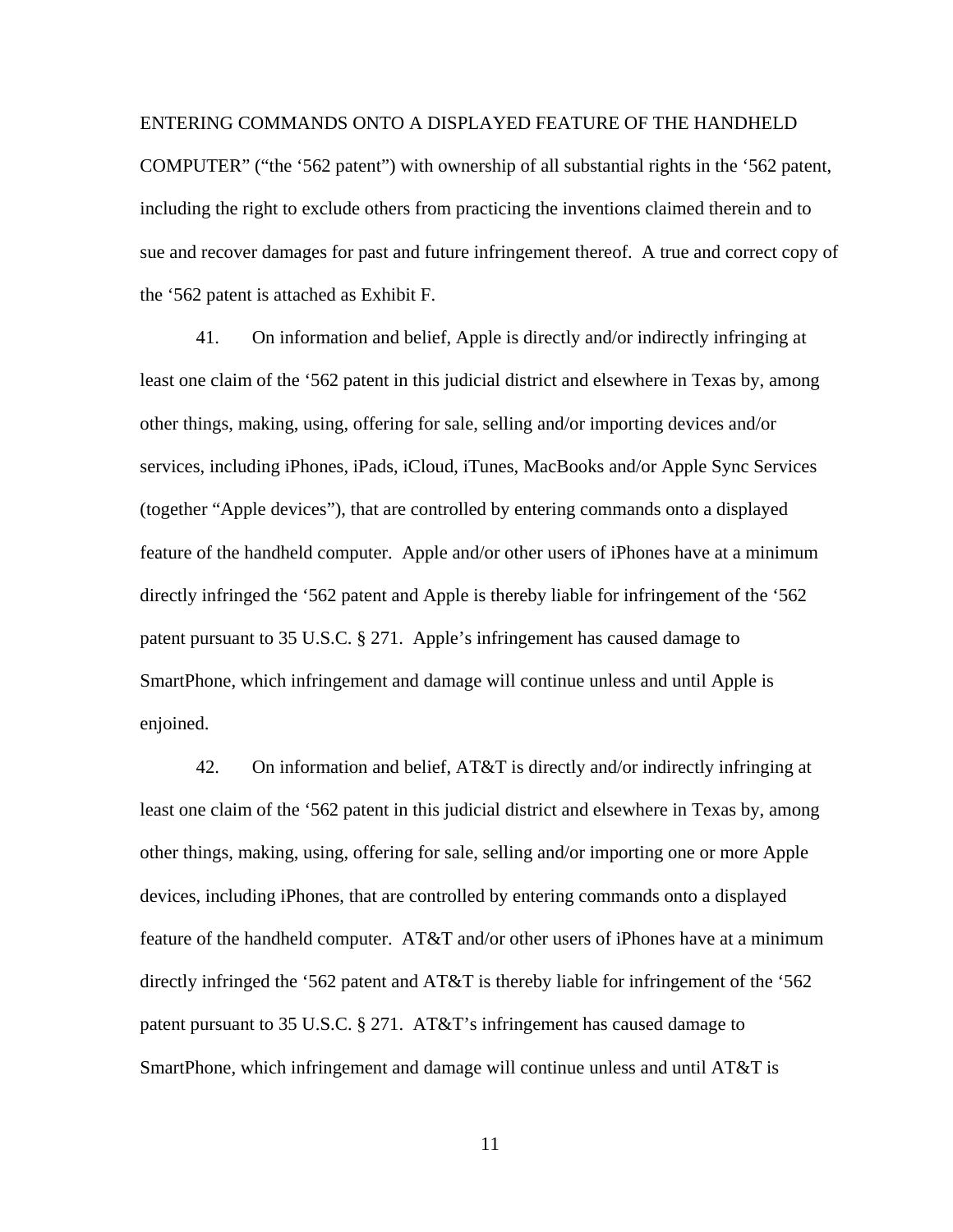enjoined.

43. On information and belief, Apple and AT&T make, use, offer for sale, sell and/or import the infringing devices aforesaid pursuant to one or more contractual agreements between them that relate to the distribution and sale of such devices. Accordingly, Apple and AT&T are jointly and severally liable for the infringement described in this Count.

44. The infringement of the '562 patent by Apple and AT&T has caused injury to SmartPhone for which remedies at law are inadequate. Considering the balance of hardships between SmartPhone and the defendants, a remedy in equity such as a permanent injunction is warranted and would be in the public interest.

#### **PRAYER FOR RELIEF**

WHEREFORE, SmartPhone respectfully requests that this Court:

A. Enter judgment in favor of SmartPhone that Apple and AT&T have each infringed the patents-in-suit as aforesaid;

B. Grant a permanent injunction enjoining Apple and AT&T, their officers, directors, agents, servants, affiliates, employees, divisions, subsidiaries, branches, parents and all others acting in concert or privity therewith from any and all further infringement of the patents-in-suit pursuant to 35 U.S.C. § 283;

C. Enter judgment finding Apple and AT&T jointly and severally liable to SmartPhone and ordering Apple and AT&T to pay SmartPhone its damages with pre- and post-judgment interest thereon pursuant to 35 U.S.C. § 284 and an ongoing royalty; and

D. Grant any and all further relief to which the Court may deem SmartPhone entitled.